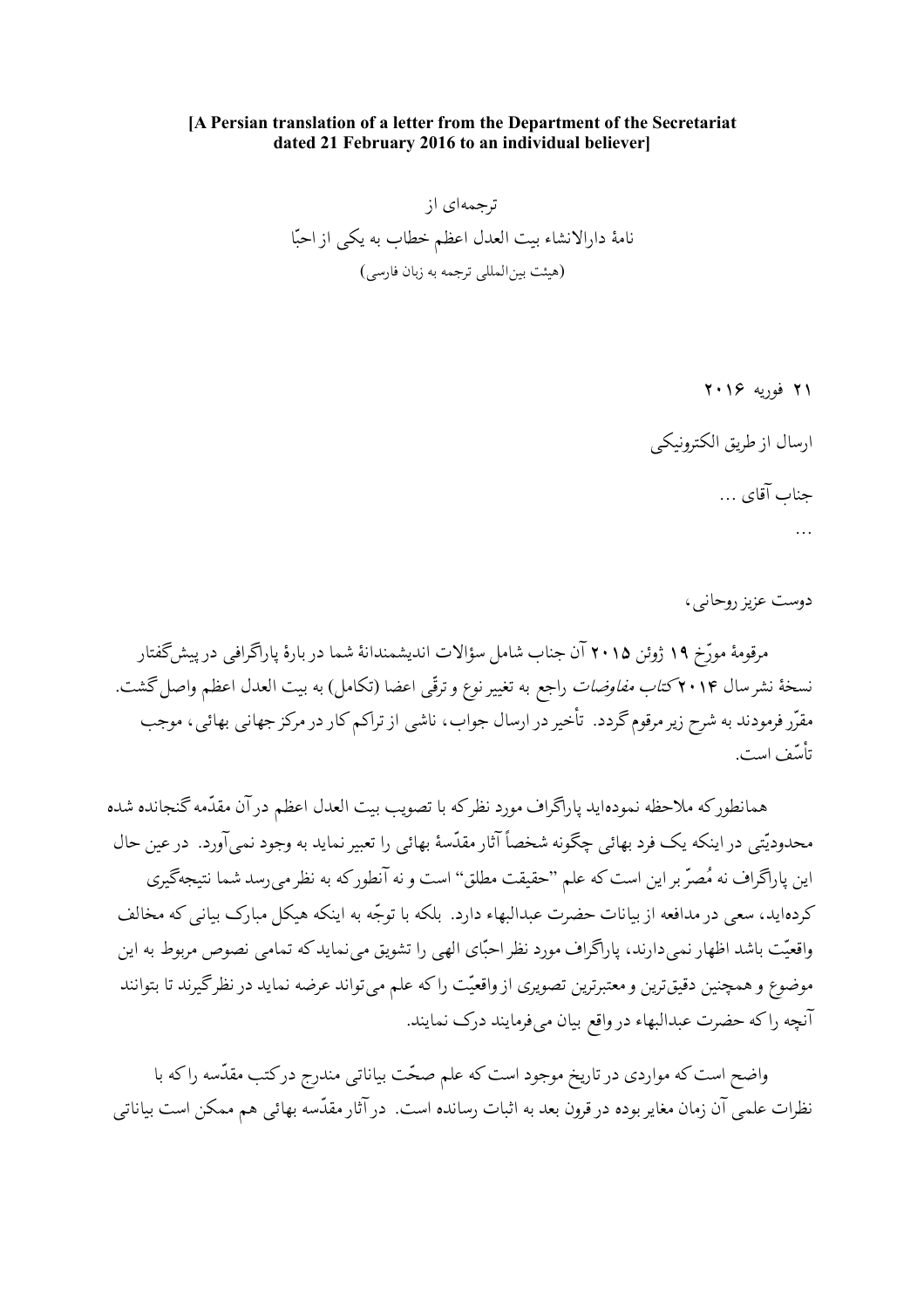## جناب آقای …

در بارهٔ عالم مادّی وجود داشته باشدکه صحّت آن در آینده به وسیلهٔ علم ثابت خواهد شد. "حقیقتِ" علمی، الزاماً هر نوع نظریّه و یا ادّعای ارائه شده به اسم علم را در بر نمیگیرد. امّا با وجود اینکه بسیاری ازگفتمانهای علمی موقّتی و دستخوش تغییر است، بعضبی اظهارات علمی توصیف صحیح و قابل اعتماد واقعیّت میباشد و آن کشفیّاتی است که با دین حقیقی یعنی با آثار نازله و تبیینات منصوصهٔ آن مغایرتی ندارد. به همین دلیل است كه حضرت عبدالبهاء تأكيد فرمودهاندكه اعتقادات ديني را بايد در پرتو علم و عقل سنجيد تا آنكه تعبيرات .<br>شخصی از معانی آثار نازله که هم جایز الخطا و هم دستخوش تغییر است، به نتیجهگیری نادرست منجر نگردد.

بیانات حضرت مولی الوری در مورد تغییر نوع و ترقّی اعضا شامل نکاتبی ظریف و پیچیده است و باید در بستر تمامی تعالیم بهائی درک شود زیرا بیانات مبارکهٔ آن حضرت مبتنی بر همان تعالیم است و منسجم با آنها. حضرت عبدالبهاء در عبارات<sub>ی</sub> در*کتاب مفاوضات* و همچنین در الواح و خطابات متعدّد دیگر، اصل توافق علم و دین را به تفصیل تشریح فرموده اظهار داشتهاندکه انسان و حیوان در طبیعت جسمانی شریک۱ند، و تأکید فرمودهاندکه عقل و روح انسان است که او را از حیوانات ممتاز می نماید، و این عقیده راکه انسان صرفاً نوعی حیوان و حاصل امری اتّفاقی است که اسیر طبیعت و در دام تنازع بقاگرفتار میباشد، مردود شمردهاند. در پرتو این بیانات یک فرد بھائی ممکن است چنین نتیجهگیری نماید که شخص می تواند با تعبیر فلسفی مادّی از اکتشافات علمی که نوع بشر را صرفاً یک حیوان و ظهورش را در طبیعت یک تصادف می داند موافقت نکند بدون اعتراض نمودن به خود کشفیّات علمی مانندکشفیّاتی در علم ژنتیک که با فرضیّهٔ تکامل''موازی'' مغایر میباشد.

البتّه افراد مختلف با به کارگیری قوای عقلانی خود در تعبیرات شخصی ازکشفیّات علمی و معانی آثار مقدّسه ممکن است به نتایج متفاوتی در مورد مسائل گوناگون برسند. این نتیجهٔ اجتنابناپذیر تحرّی مستقلّ حقیقت است. در بعضی موضوعات ممکن است درجهای از ابهام برای مدّتی وجود داشته باشد و در موضوعات دیگر تبادل نظر بر اساس مشورت می تواند حقیقت را روشن نماید. ولی بیت العدل اعظم امیدوارند که احبّای الهی در مساعی خود برای تفحّص در بحرآثار حضرت بهاءالله از دوگرایش افراطآمیز پرهیز نمایند. گرایش اوّل مردود شمردن حقایق مندرج در آثار مبارکه صرفاً به علّت تمسّک تعصّبآمیز به تعبیرات مادّی کشفیّات علمی است. گرایش دوم این گمان است که در هر موردی که برداشت شخصی یک فرد از تعالیم مبارکه با اکتشافات علمی مغایرت داشته باشد، این اکتشافات است که باید در آینده عوض شود. چنین نگرشبی بهائیان را در موقعیّت ستیز دائمی با علم قرار خواهد داد. این گرایشهای افراطآمیز هر دو با تعالیم بهائی در مورد توافق علم و دین مغاړت دارد.

درحالی که این موضوع را مدّ نظر قرار میدهید ممکن است تألیفات و مقالات بعضبی از احبّاکه سعی كردهاند بيانات مباركه حضرت عبدالبهاء را با علم عصر حاضر ارتباط دهند برايتان جالب باشد مانند مقالهٔ ''Religion and Evolution Reconciled: 'Abdu'l-Bahá's Comments on Evolution'' نوشتة